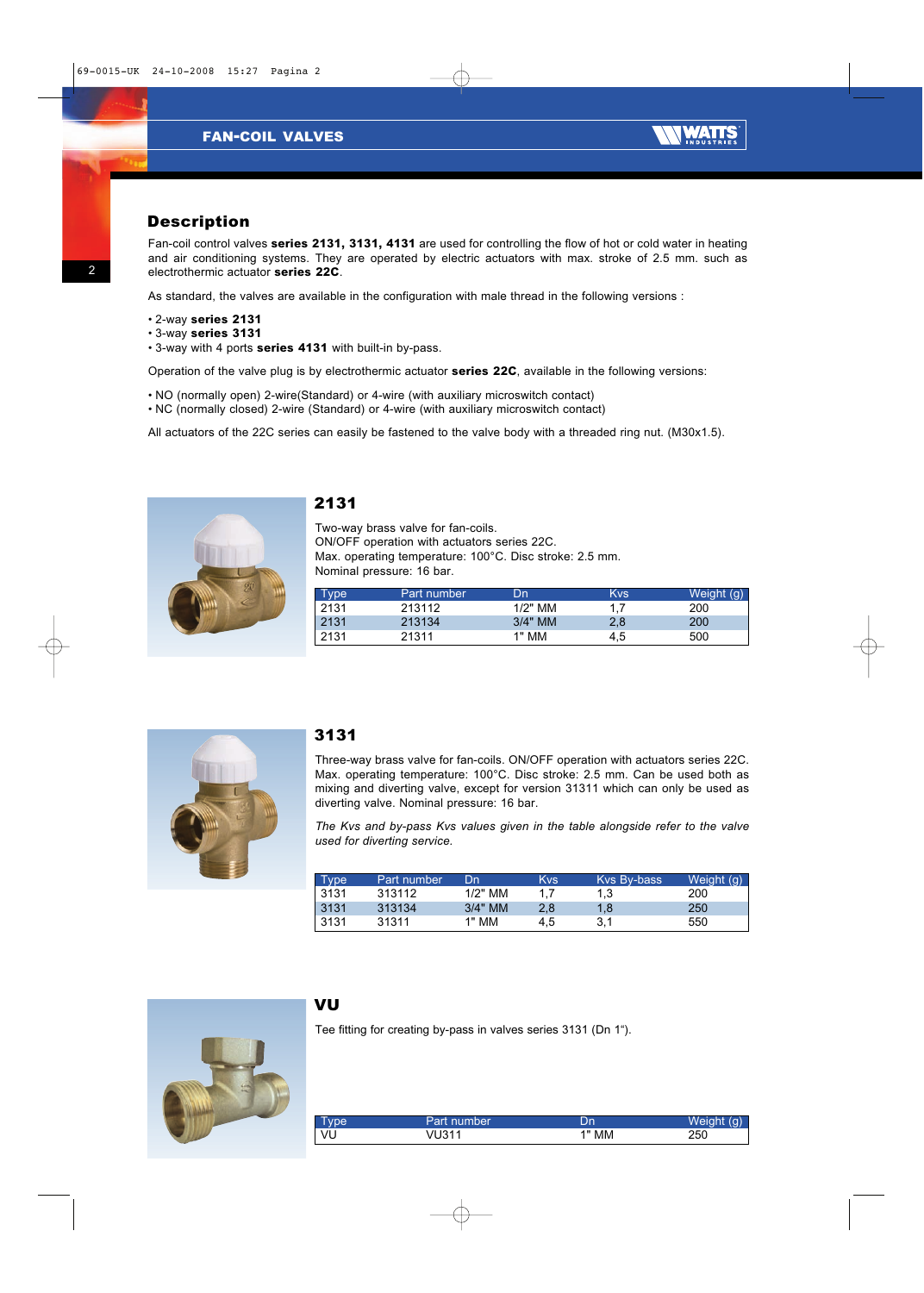



#### *4131*

*Three-way brass valve with 4 connections for fan-coils. ON/OFF operation with actuators series 22C. Max. operating temperature: 100°C. Disc stroke: 2.5 mm. Can be used both as mixing and diverting valve. Nominal pressure: 16 bar.*

*The Kvs and by-pass Kvs values given in the table alongside refer to the valve used for diverting service.*

| Type | Part number | Dn        | Kvs | Kys By-bass | Weight (g) |
|------|-------------|-----------|-----|-------------|------------|
| 4131 | 413112      | 1/2" MM   |     |             | 350        |
| 4131 | 413134      | $3/4"$ MM |     |             | 400        |



# *840*

*Soft sealed union with nut for zone valves series 2131, 3131, 4131.*

| Type | Part number | Dn                 | Weight (g) |
|------|-------------|--------------------|------------|
| 840  | 8401212GAS  | $1/2" \times 1/2"$ | 50         |
| 840  | 8403434GAS  | $3/4" \times 3/4"$ | 50         |
| 840  | 84011GAS    | $1" \times 1"$     | 50         |

## *Application*

*The valves are used for shutting off (***series 2131***, two-way) or diverting/mixing (***series 3131 - 4131***, 3-way and 3-way with 4 ports size 1/2" e 3/4"), the heat transfer fluid to a heating or air conditioning system as required by the room thermostat (or timing thermostat).*

*The 3-way fan-coil valves* **series 3131** *or 3-way with 4 ports* **series 4131***, thanks to the special configuration of the plug controlling the by-pass flow, can be used equally well as diverting or mixing valves (thus optimizing to the full the various plumbing requirements in assembly).*

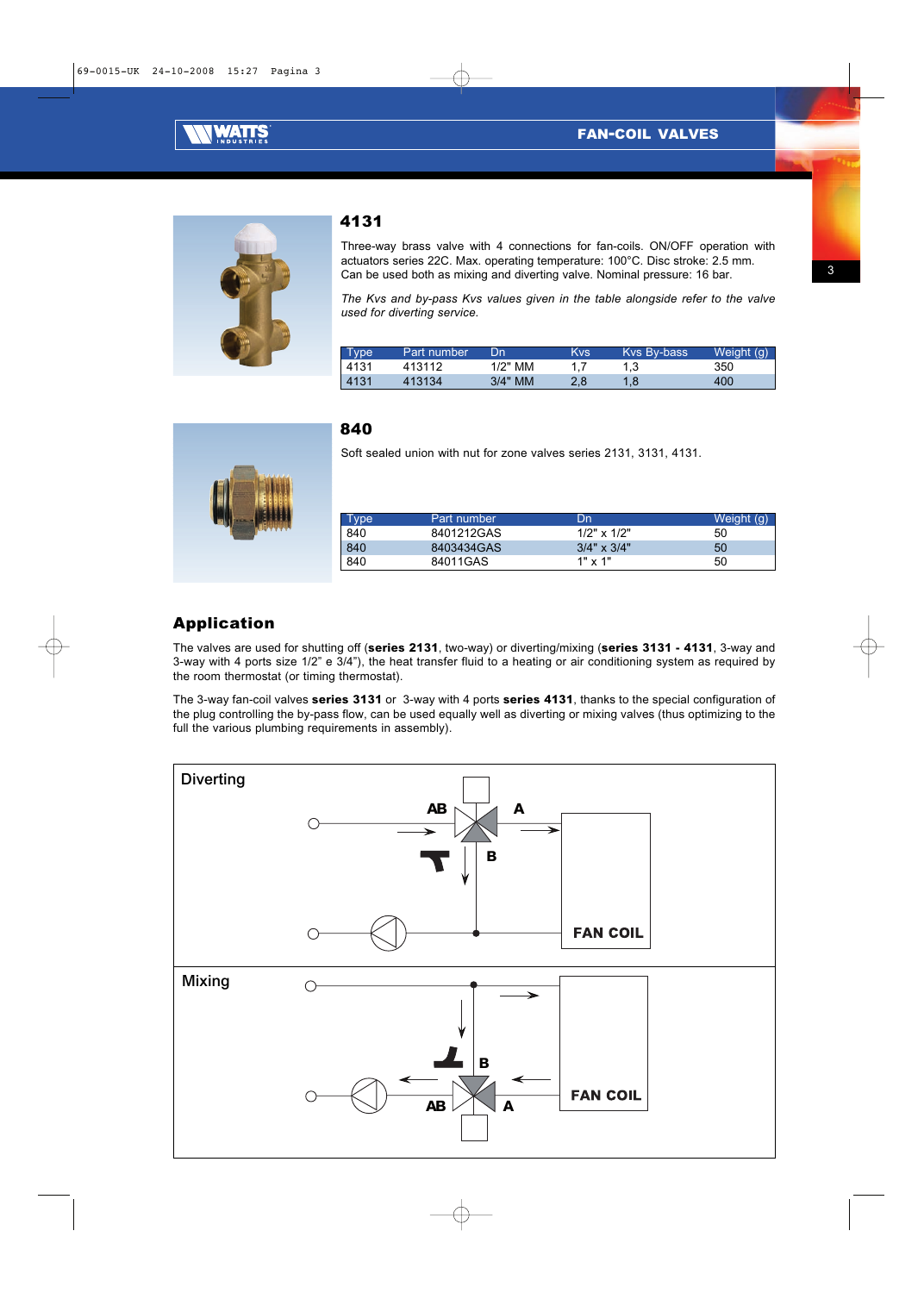

## *Operation*

*Operation of the fan-coil control valves* **2131,3131,4131** *is through the movement of the plug which shuts off the heat transfer fluid: the ON/OFF action of the plug is controlled by the actuator* **series 22C** *whose internal motor consists of a wax thermostatic element activated by a PTC thermistor against a signal sent by a room thermostat (or timing thermostat). The electrochemical actuator* **series 22C***, in the 4-wire version, is provided with an* **auxiliary contact** *for additional controls (metering, control of pumps, fans or other equipment). The mechanical characteristic of the valves is of the Normally Open type. It can be adjusted or fully closed by manually turning the threaded plastic cap, provided on the valve. This threaded cap acts directly on the valve stem.*

*When coupled to the* **22C NC** *actuator, under rest conditions (actuator not energized), the valve becomes* 

*• normally closed (NC) (straight way closed and by-pass open if 3-way type); when the actuator is energized, the valve is opened.* 

*When coupled to the* **22C NA** *actuator, under rest conditions (actuator not energized), the valve remains* 

*• normally open (NO) (straight way open and by-pass closed if 3-way type); when the actuator is energized, the valve is closed.* 

*The hydraulic flow rate and pressure drops characteristics of the valves are given in appropriate charts; instead, when coupled with the ON/OFF actuators, they assume the characteristics associated with such device.*

*The three-way valves (or three-way valves with 4 ports) are designed and built to be used both as diverting valves (one inlet and two outlets) and mixing valves (two inlets and one outlet). It is recommended to observe the operating* -*Pmax given in the table in order to avoid risk of malfunctions and/or noise.*

*The reliability of the fan-coil control valves* **2131, 3131, 4131** *is guaranteed by the 100% testing on the production, which checks the hydraulic seals of the valve body and its components towards the outside and the seal of the plug in its flow shut-off function.*

| Design features |                                    |
|-----------------|------------------------------------|
| Body            | Brass CW617N                       |
| Stem            | Brass with chemical nickel-plating |
| Spring          | Stainless steel                    |
| Plug rubber     | <b>EPDM</b>                        |

| Technical features common to the entire range |                                  |
|-----------------------------------------------|----------------------------------|
| Max pressure, models w. constant Kv           | 16 bar                           |
| Max pressure, models w. variable Kv           | 10 bar                           |
| Min. fluid temperature                        | $4^{\circ}$ C                    |
| Max. fluid temperature                        | $110^{\circ}$ C                  |
| Liquids which can be used                     | Water (with glycol $\leq 50\%$ ) |
| Plug stroke                                   | $2.5$ mm                         |
| By-pass leakage                               | $< 0.02$ % Kvs                   |
| Actuator connection                           | Threaded ring nut M30 x 1.5      |

### *Installation*

*Choice of the fan-coil control valves depends on the type of plumbing systems as well as the required flow rate and pressure drop characteristics.*

*In systems with 2-way control valves it is advisable to provide by-pass valves* **series 466** *to ensure a minimum recirculation of the fluid.*

*Before mounting the valves, make sure that the piping is clean, and free from welding slag or the like.*

*It is recommended not to install the valve with the 22C actuator facing down.*

*The valves can be connected by using the soft-sealed tailpieces* **series 840** *with the range of single-piece or union fittings (3-piece).*

*The 1" three-way valves can use the TEE fitting (part No. VU311 - DN 1") for making the by-pass.*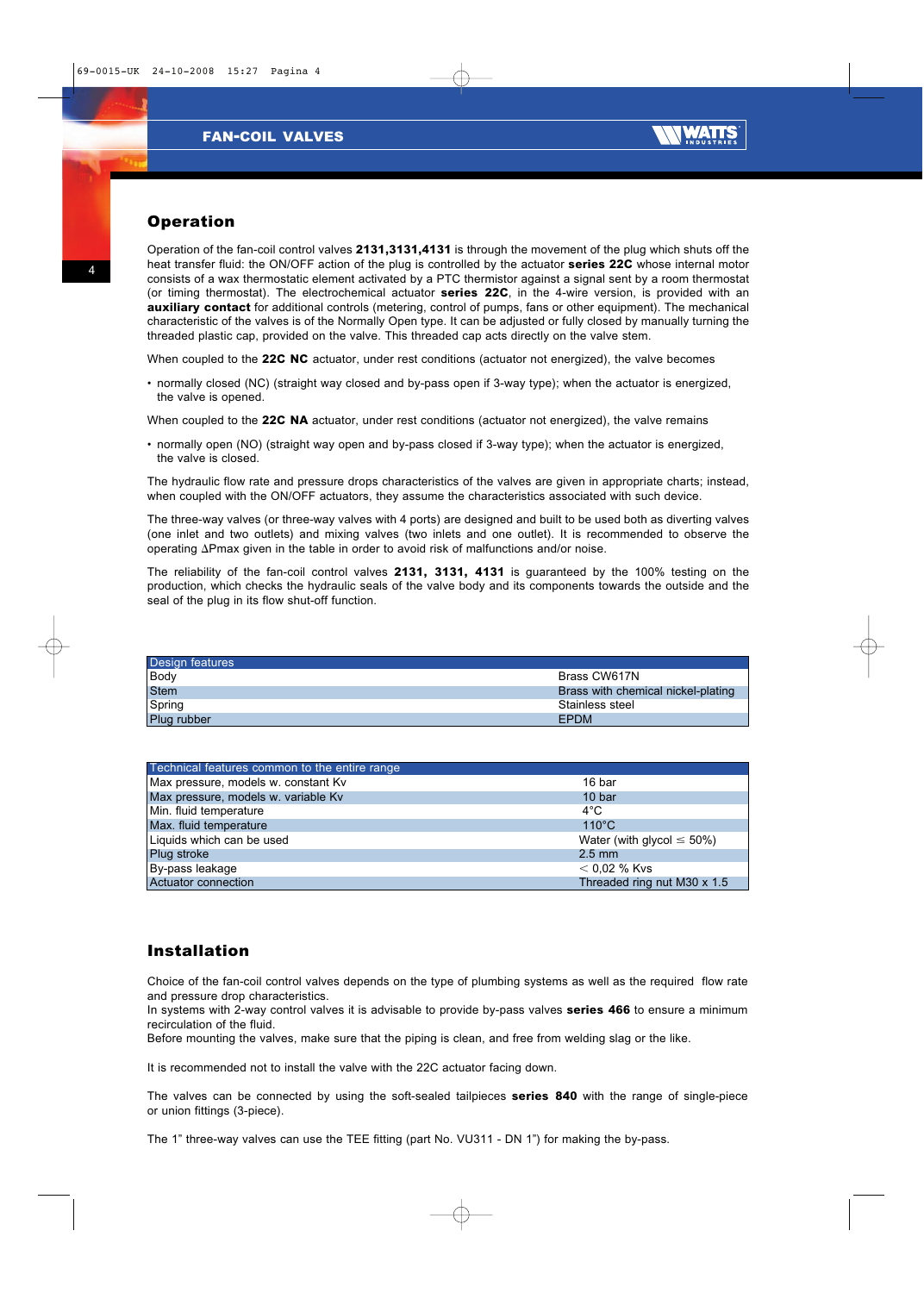

# *Hydraulic characteristics*

| Valve part number                      | <b>DN Inches</b> | DN <sub>mm</sub> | Pre-setting (Kv adjustable) | Port size | Max. operation pressure<br>PN bar | Kvs | Kv by-pass                   | operation pressure.<br>(noise < 38 dBA)<br>[bar]<br>Max. differential<br>$\Delta$ Pmax | Close off with actuator<br>22C NO/NC<br>[bar]<br>$\Delta PS$ | Kvs                      | Kv by-pass     | operation pressure.<br>(noise < 38 dBA)<br>Max. differential<br>$\Delta$ Pmax<br><b>bar</b> | Close off with actuator<br>22C NO/NC<br>$\Delta PS$<br>[bar] |
|----------------------------------------|------------------|------------------|-----------------------------|-----------|-----------------------------------|-----|------------------------------|----------------------------------------------------------------------------------------|--------------------------------------------------------------|--------------------------|----------------|---------------------------------------------------------------------------------------------|--------------------------------------------------------------|
| <b>2 WAY VALVES</b>                    |                  |                  |                             |           |                                   |     |                              |                                                                                        |                                                              |                          |                |                                                                                             |                                                              |
| 213112                                 | 1/2"             | 15               |                             | 15A2      | 16                                | 1,7 | ٠                            | 0,8                                                                                    | 2,5                                                          |                          |                |                                                                                             |                                                              |
| 213112P                                | 1/2"             | 15               |                             | 15F2      | 16                                | 1,7 | $\qquad \qquad \blacksquare$ | 0,8                                                                                    | 2,5                                                          | $\overline{a}$           | $\blacksquare$ | $\overline{\phantom{0}}$                                                                    | $\overline{\phantom{0}}$                                     |
| 213112DP                               | 1/2"             | 15               |                             | 15A2      |                                   | 1,7 | ٠                            | 0,8                                                                                    | $\overline{4}$                                               | ÷                        |                |                                                                                             |                                                              |
| 213134                                 | 3/4"             | 20               |                             | 20A2      | 16                                | 2,8 | $\qquad \qquad \blacksquare$ | 0,7                                                                                    | 1,5                                                          | $\overline{a}$           | $\overline{a}$ | $\overline{a}$                                                                              | $\overline{a}$                                               |
| 213134P                                | 3/4"             | 20               |                             | 20F2      | 16                                | 2,6 | ÷                            | 0,7                                                                                    | 1,5                                                          |                          |                |                                                                                             |                                                              |
| 213134DP                               | 3/4"             | 20               |                             | 20A2      | 16                                | 2,8 | $\qquad \qquad \blacksquare$ | 0,7                                                                                    | 4                                                            | $\overline{\phantom{a}}$ | $\blacksquare$ | $\overline{\phantom{0}}$                                                                    | $\overline{\phantom{a}}$                                     |
| 21311                                  | 1"               | 25               |                             | 25A2      | 16                                | 4,5 | L,                           | 0,6                                                                                    | 0,7                                                          |                          |                |                                                                                             |                                                              |
| 21311P                                 | 1"               | 25               |                             | 25F2      | 16                                | 4,5 | $\overline{a}$               | 0,6                                                                                    | 0,7                                                          | L,                       | $\overline{a}$ | $\overline{a}$                                                                              | $\blacksquare$                                               |
| 21311DP                                | 1"               | 25               |                             | 25A2      | 16                                | 4,5 | ÷                            | 0.6                                                                                    | $\overline{4}$                                               | ÷,                       | $\overline{a}$ |                                                                                             | $\overline{a}$                                               |
| <b>3 WAY VALVES</b>                    |                  |                  |                             |           |                                   |     |                              | <b>Used as DIVERTER VALVE</b>                                                          |                                                              |                          |                | <b>Used as MIXING VALVE</b>                                                                 |                                                              |
| 313112                                 | 1/2"             | 15               |                             | 15A3      | 16                                | 1,7 | 1,3                          | 0,8                                                                                    | 2,5                                                          | 1,7                      | 1,2            | 0,7                                                                                         | $\overline{2}$                                               |
| 313112P                                | 1/2"             | 15               |                             | 15F3      | 16                                | 1,7 | 1,3                          | 0,8                                                                                    | 2,5                                                          | 1,7                      | 1,2            | 0,7                                                                                         | 2                                                            |
| 313112DP                               | 1/2"             | 15               |                             | 15A3      | 16                                | 1,7 | 1,3                          | 0,8                                                                                    | 4                                                            | 1,7                      | 1,2            | 0,7                                                                                         | $\overline{4}$                                               |
| 313134                                 | 3/4"             | 20               |                             | 20A3      | 16                                | 2,8 | 1,8                          | 0,7                                                                                    | 1,5                                                          | 2,5                      | 1,6            | 0,5                                                                                         | $\mathbf{1}$                                                 |
| 313134P                                | 3/4"             | 20               |                             | 20F3      | 16                                | 2,8 | 1.8                          | 0,7                                                                                    | 1.5                                                          | 2,5                      | 1.6            | 0,5                                                                                         | $\overline{1}$                                               |
| 313134DP                               | 3/4"             | 20               |                             | 20A3      | 16                                | 2,8 | 1,8                          | 0,7                                                                                    | 4                                                            | 2,5                      | 1,6            | 0,5                                                                                         | 1                                                            |
| 31311                                  | 1"               | 25               |                             | 25A3      | 16                                | 4,5 | 3,1                          | 0,6                                                                                    | 0,7                                                          | 4,5                      | 3,1            | 0,4                                                                                         | 0,7                                                          |
| 31311P                                 | 1"               | 25               |                             | 25F3      | 16                                | 4,5 | 3,1                          | 0,6                                                                                    | 0,7                                                          | 4,5                      | 3,1            | 0,4                                                                                         | 0,7                                                          |
| 31311DP                                | 1"               | 25               |                             | 25A3      | 16                                | 4,5 | 3,1                          | 0,6                                                                                    | $\overline{4}$                                               | 4,5                      | 3,1            | 0,4                                                                                         | $\overline{4}$                                               |
|                                        |                  |                  |                             |           |                                   |     |                              |                                                                                        |                                                              |                          |                |                                                                                             |                                                              |
| <b>3 WAY VALVES 4 PORT</b>             |                  |                  |                             |           |                                   |     |                              | <b>Used as DIVERTER VALVE</b>                                                          |                                                              |                          |                | <b>Used as MIXING VALVE</b>                                                                 |                                                              |
| 413112                                 | 1/2"             | 15               |                             | 15A4      | 16                                | 1,7 | 1,3                          | 0,8                                                                                    | 2,5                                                          | 1.7                      | 1,2            | 0,7                                                                                         | $\overline{2}$                                               |
| 413112P                                | 1/2"             | 15               |                             | 15F4      | 16                                | 1,7 | 1,3                          | 0,8                                                                                    | 2,5                                                          | 1,7                      | 1,2            | 0,7                                                                                         | $\overline{2}$                                               |
| 41311240P                              | 1/2"             | 15               |                             | 1514      | 16                                | 1,7 | 1,3                          | 0,8                                                                                    | 2,5                                                          | 1,7                      | 1,2            | 0,7                                                                                         | $\overline{2}$                                               |
| 413112DP                               | 1/2"             | 15               |                             | 15A4      | 16                                | 1,7 | 1,3                          | 0,8                                                                                    | 4                                                            | 1,7                      | 1,2            | 0,7                                                                                         | 4                                                            |
| 413134                                 | 3/4"             | 20               |                             | 20A4      | 16                                | 2,8 | 1,8                          | 0,7                                                                                    | 1,5                                                          | 2,5                      | 1,6            | 0,5                                                                                         | $\mathbf 1$                                                  |
| 413134P                                | 3/4"             | 20               |                             | 20F4      | 16                                | 2,6 | 1,8                          | 0,7                                                                                    | 1,5                                                          | 2,5                      | 1,6            | 0,5                                                                                         | 1                                                            |
| 413134DP                               | 3/4"             | 20               |                             | 20A4      | 16                                | 2,8 | 1.8                          | 0,7                                                                                    | $\overline{4}$                                               | 2,5                      | 1,6            | 0,5                                                                                         | $\overline{4}$                                               |
| 41313440P                              | 3/4"             | 20               |                             | 2014      | 16                                | 2,8 | 1,8                          | 0,7                                                                                    | 1,5                                                          | 2,5                      | 1,6            | 0,5                                                                                         | 1                                                            |
| Red part numbers are standard versions |                  |                  |                             |           |                                   |     |                              |                                                                                        |                                                              |                          |                |                                                                                             |                                                              |

| 3 WAY VALVES |                 |    |      |    |            | Used as DIVERTER VALVE |     | Used as MIXING VALVE |     |     |
|--------------|-----------------|----|------|----|------------|------------------------|-----|----------------------|-----|-----|
| 313112       | 1/2"            | 15 | 15A3 | 16 | 1,7<br>1,3 | 0,8                    | 2,5 | 1,7<br>1,2           | 0,7 |     |
| 313112P      | 1/2"            | 15 | 15F3 | 16 | 1.3<br>1.7 | 0,8                    | 2,5 | 1.2                  | 0.7 |     |
| 313112DP     | 1/2"            | 15 | 15A3 | 16 | 1,3<br>1,7 | 0,8                    |     | 1,2<br>1,7           | 0,7 |     |
| 313134       | 3/4"            | 20 | 20A3 | 16 | 2.8<br>1,8 | 0,7                    | 1,5 | 2.5<br>1,6           | 0,5 |     |
| 313134P      | 3/4"            | 20 | 20F3 | 16 | 2.8<br>1.8 | 0,7                    | 1,5 | 2.5<br>1,6           | 0,5 |     |
| 313134DP     | 3/4"            | 20 | 20A3 | 16 | 2.8<br>1.8 | 0.7                    |     | 2.5<br>1,6           | 0.5 |     |
| 31311        | 1"              | 25 | 25A3 | 16 | 4,5,3,1    | 0,6                    | 0,7 | 3,1<br>4,5           | 0.4 | 0.7 |
| 31311P       | 1"              | 25 | 25F3 | 16 | $4,5$ 3.1  | 0,6                    | 0.7 | 3.1<br>4.5           | 0.4 | 0.7 |
| 31311DP      | 4 <sup>11</sup> | 25 | 25A3 | 16 | 4,5,3,1    | 0,6                    |     | 4.5                  | 0,4 |     |

| 3 WAY VALVES 4 PORT |      |    |      |    |            |     | Used as DIVERTER VALVE |            |     | Used as MIXING VALVE |
|---------------------|------|----|------|----|------------|-----|------------------------|------------|-----|----------------------|
| 413112              | 1/2" | 15 | 15A4 | 16 | 1.3<br>1.7 | 0,8 | 2,5                    | 1.2<br>1,7 | 0,7 |                      |
| 1413112P            | 1/2" | 15 | 15F4 | 16 | 1.7<br>1.3 | 0,8 | 2.5                    | 1.2<br>1.7 | 0.7 |                      |
| 41311240P           | 1/2" | 15 | 1514 | 16 | 1.7<br>1.3 | 0,8 | 2.5                    | 1.7        | 0,7 |                      |
| 1413112DP           | 1/2" | 15 | 15A4 | 16 | 1.7<br>1.3 | 0,8 |                        | 1.7<br>1.2 | 0.7 |                      |
| 413134              | 3/4" | 20 | 20A4 | 16 | 2.8<br>1.8 | 0,7 | 1.5                    | 2.5<br>1.6 | 0,5 |                      |
| 1413134P            | 3/4" | 20 | 20F4 | 16 | 2.6<br>1.8 | 0.7 | 1.5                    | 2.5<br>1.6 | 0,5 |                      |
| 1413134DP           | 3/4" | 20 | 20A4 | 16 | 2.8<br>1.8 | 0,7 | 4                      | 1.6<br>2.5 | 0,5 | 4                    |
| 41313440P           | 3/4" | 20 | 2014 | 16 | 2.8<br>1.8 | 0,7 | 1.5                    | 2.5<br>1.6 | 0,5 |                      |

- 
- *KVs = nominal value of the flow in the main way of the valve in m3/h with the valve fully open at a pressure of 1 bar and with water temperature at 20 °C*
- $\Delta$ Pmax = maximum dynamic differential pressure at the ends of the fully open valve, without risk of noise *( < 38 dBA)*
- ∆Ps= maximum static differential pressure at the ends of the valve against which the valve is able to be opened *(through its internal spring for the three-way versions; through the actuator for the two-way versions)*